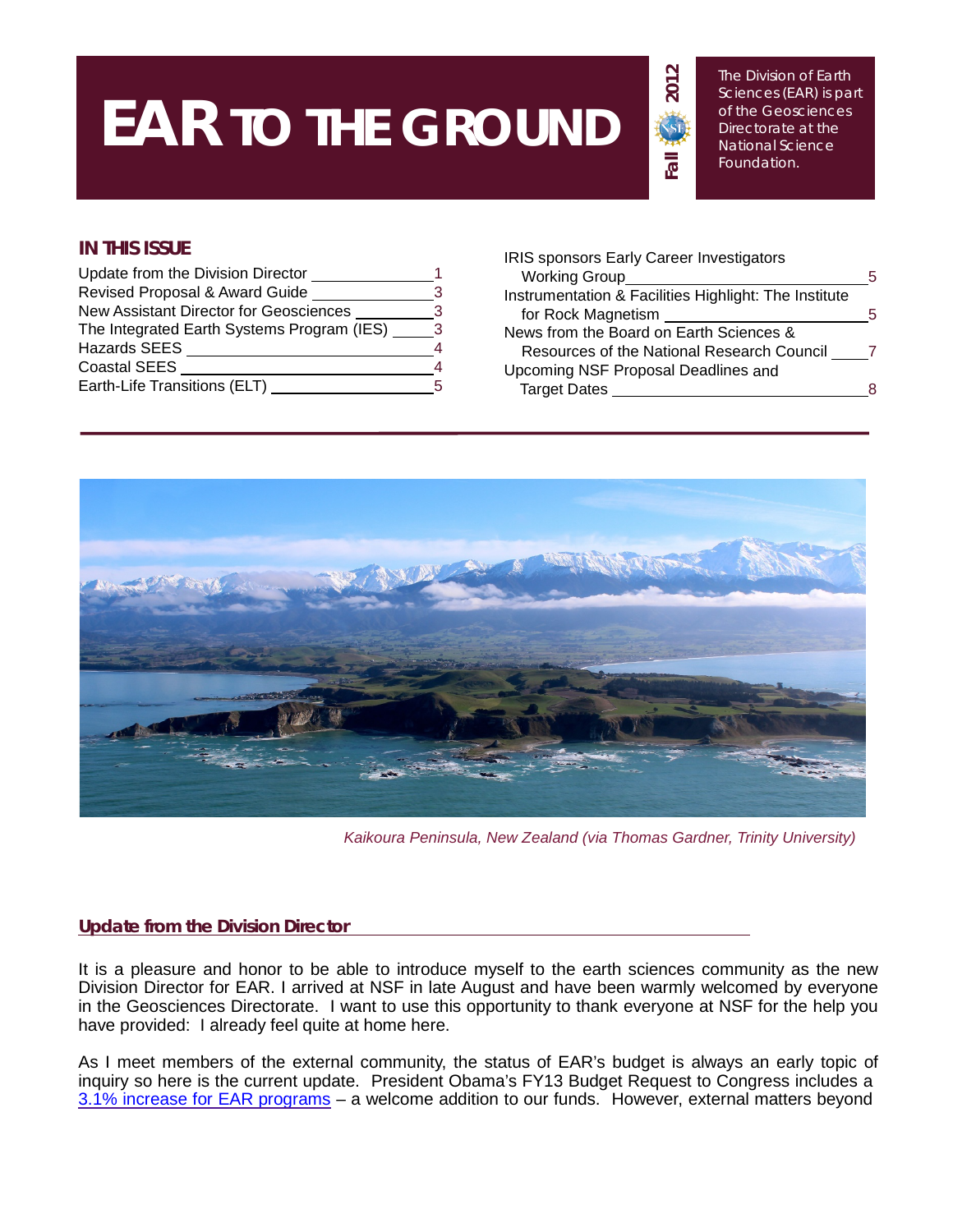our control result in current operations being under an interim appropriation which is in place through a Congressional Continuing Resolution that extends to March 27, 2013. "Sequestration" also creates a level of budgetary uncertainty in future. When I write again in the Spring newsletter some of these matters may have been resolved.

EAR remains committed to the support of core research programs run by single investigators or by small teams. About 2/3rd of our research budget is allocated to such work. However, the nature of earth science is inherently interdisciplinary and integrative and the need for advances in understanding geosystems and society's interface with the Earth are reflected in some of the cross-directorate and Foundation-wide solicitations. The community of earth science investigators has a strong record of success in securing funding from the SEES initiatives – Science, Engineering and Education for Sustainability- and I draw your attention to the newest opportunities including [Hazards](http://www.nsf.gov/funding/pgm_summ.jsp?pims_id=504804) SEES and [Coastal](http://www.nsf.gov/funding/pgm_summ.jsp?pims_id=504816) SEES, as well as EAR's new programs in [Integrated](http://www.nsf.gov/publications/pub_summ.jsp?ods_key=nsf12613) Earth Systems and Earth-Life [Transitions](http://www.nsf.gov/funding/pgm_summ.jsp?pims_id=13691) detailed elsewhere in this newsletter.

The Geosciences Directorate was expanded in October, welcoming the Office of Polar Programs as a new Division: this [realignment](http://www.nsf.gov/news/news_summ.jsp?cntn_id=125381) positions NSF to be even more effective as we work at the frontiers of geoscience to address problems of global change. EAR's staff are excited about the possibilities for new science and education opportunities that will likely arise as this realignment strengthens our already close relationship with Polar Programs. Those of you whose research is jointly supported by Polar Programs and Earth Sciences should see no administrative impact: please feel free to contact us if you have questions.

I have focused my time since August in three broad areas: becoming familiar with the administrative and operational processes and procedures that allow the Division to run smoothly on a day-to-day basis; becoming familiar with the programs within the Division as well as the cross-directorate programs in which EAR participates; and getting to know the community supported by EAR funds. The Geosciences Directorate Advisory Committee met in October and I want to thank the members of the Earth Sciences subcommittee for their genuine interest in and advocacy for our programs: George Hornberger, Louise Kellogg, Don DePaolo, Roberta Rudnick, Lee Allison, and Karen Fischer. I have participated in several briefing meetings with organizations in the Washington DC area including IRIS, the USGS, and the NRC's Board of Earth Sciences and Resources. In October I attended the National Wyoming Supercomputer Center opening ceremonies, the NCAR Board of Directors meeting, and the UCAR Members meeting where I gave a short presentation introducing NSF's Earth Sciences programs to the atmospheric science community: my intent at these meetings is to increase awareness of earth sciences, and lay the path for new collaborations particularly in supercomputing-intensive areas. I was also hosted for a field day by the Boulder Creek Critical Zone Observatory investigators and their students, and visited UNAVCO and the USGS Powell Center for Earth System Analysis and Synthesis in Fort Collins, CO. All these external activities help me become familiar with the frontiers of research that EAR is supporting and importantly, offer opportunities for me to promote our community and to see possible avenues for new initiatives.

I look forward to meeting a broad cross section of the earth sciences research and education community at our upcoming national meetings this Fall.

Finally, a special thank-you to Jun Abrajano who served as Acting Division Director before I arrived and has been a tremendous resource for me and to Bob Detrick, previously Division Director and now Assistant Administrator, Office of Oceanic and Atmospheric Research, NOAA who is missed greatly by EAR's staff.

*Wendy Harrison Director, Division of Earth Sciences*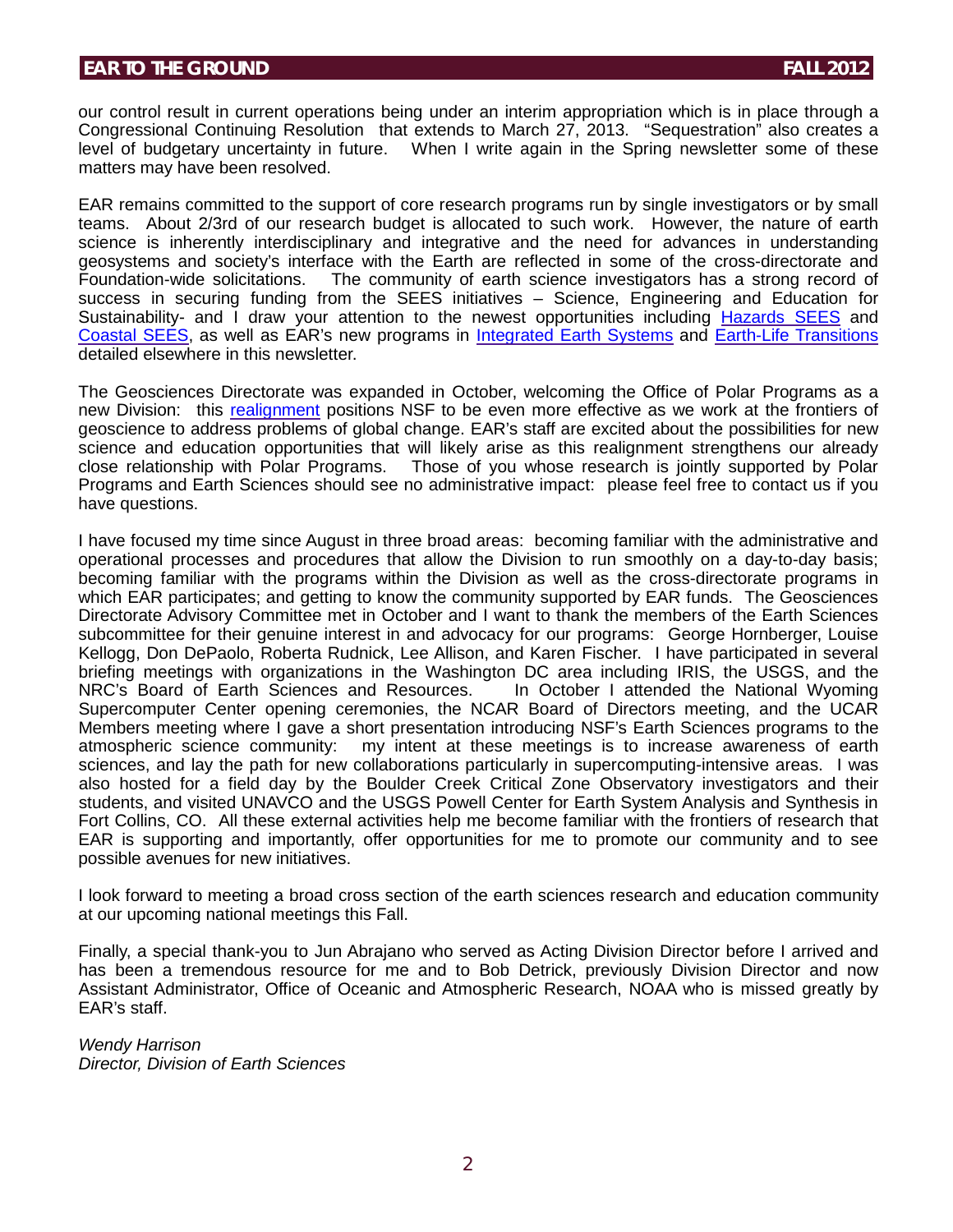#### **Revised Proposal & Award Guide**

A revised version of the NSF Proposal & Award Policies & Procedures Guide (PAPPG), NSF [13-1,](http://www.nsf.gov/publications/pub_summ.jsp?ods_key=nsf13001) was issued on October 4, 2012 and is effective for proposals submitted, or due, on or after January 14, 2013.

Please be aware that significant changes have been made to the PAPPG to implement revised merit review criteria based on the National Science Board (NSB) report, National Science [Foundation's](http://www.nsf.gov/nsb/publications/2011/meritreviewcriteria.pdf) Merit [Review Criteria: Review and Revisions.](http://www.nsf.gov/nsb/publications/2011/meritreviewcriteria.pdf) While the two merit review criteria remain unchanged (Intellectual Merit and Broader Impacts), guidance has been provided to clarify and improve the function of the criteria. Changes will affect the project summary and project description sections of proposals. Annual and final reports also will be affected. Please read through the documents linked above, and contact your program officer if you have any questions about these changes.

#### **New Assistant Director for Geosciences**

The National Science Foundation has selected Roger M. [Wakimoto](http://www.nsf.gov/news/news_summ.jsp?cntn_id=126005&org=GEO&from=news) to serve as assistant director for the Directorate for Geosciences (GEO). Wakimoto will lead a directorate with an annual budget of approximately \$1 billion in support of core research in the atmospheric, polar, earth and ocean sciences. Currently, Wakimoto is the director for the National Center for Atmospheric Research (NCAR), which is sponsored by NSF. Prior to becoming NCAR Director, he served as associate director for NCAR's Earth Observing Laboratory. Wakimoto is a geophysicist with expertise in tornadoes, thunderstorms and other types of severe weather.

"Roger brings to NSF significant depth and breadth of knowledge in the sciences GEO supports," said NSF Director Subra Suresh. "His record of strong leadership will serve NSF and the scientific community well, given his outstanding work at NCAR and his dedication to basic research." We look forward to welcoming Roger to NSF in February, 2013.

### **The Integrated Earth Systems Program (IES)**



The Summer 2012 edition of *EAR TO THE GROUND* announced NSF's intent to revise and expand the solicitation for the Continental Dynamics Program (CD). A new Program, [Integrated](http://www.nsf.gov/funding/pgm_summ.jsp?pims_id=504833) Earth Systems (IES), is the result and a new solicitation (NSF [12-613\)](http://nsf.gov/funding/pgm_summ.jsp?pims_id=504833) has been issued.

Earth science research involves the study of physical, chemical, and biological processes that interact and combine in many ways to produce a wide range of dynamic Earth systems. These Earth systems are characterized by their complexity, their non-linearity, and their continuous evolution. They interact with one another over a wide variety of space and time scales and can produce multiple and diverse outcomes. These characteristics present significant hurdles to our ability to understand and forecast the behavior of a complex and evolving Earth, including the human impact or impact on humans. IES is a program in the Division of Earth Sciences (EAR) that focuses specifically on the continental, terrestrial and deep Earth subsystems of the whole Earth system. Overall, the goals of IES are to:

provide opportunity for collaborative, multidisciplinary research into the operation, dynamics and complexity of Earth systems at a budgetary scale between that of a typical project in the EAR Division's disciplinary programs and larger scale initiatives at the Directorate or Foundation level;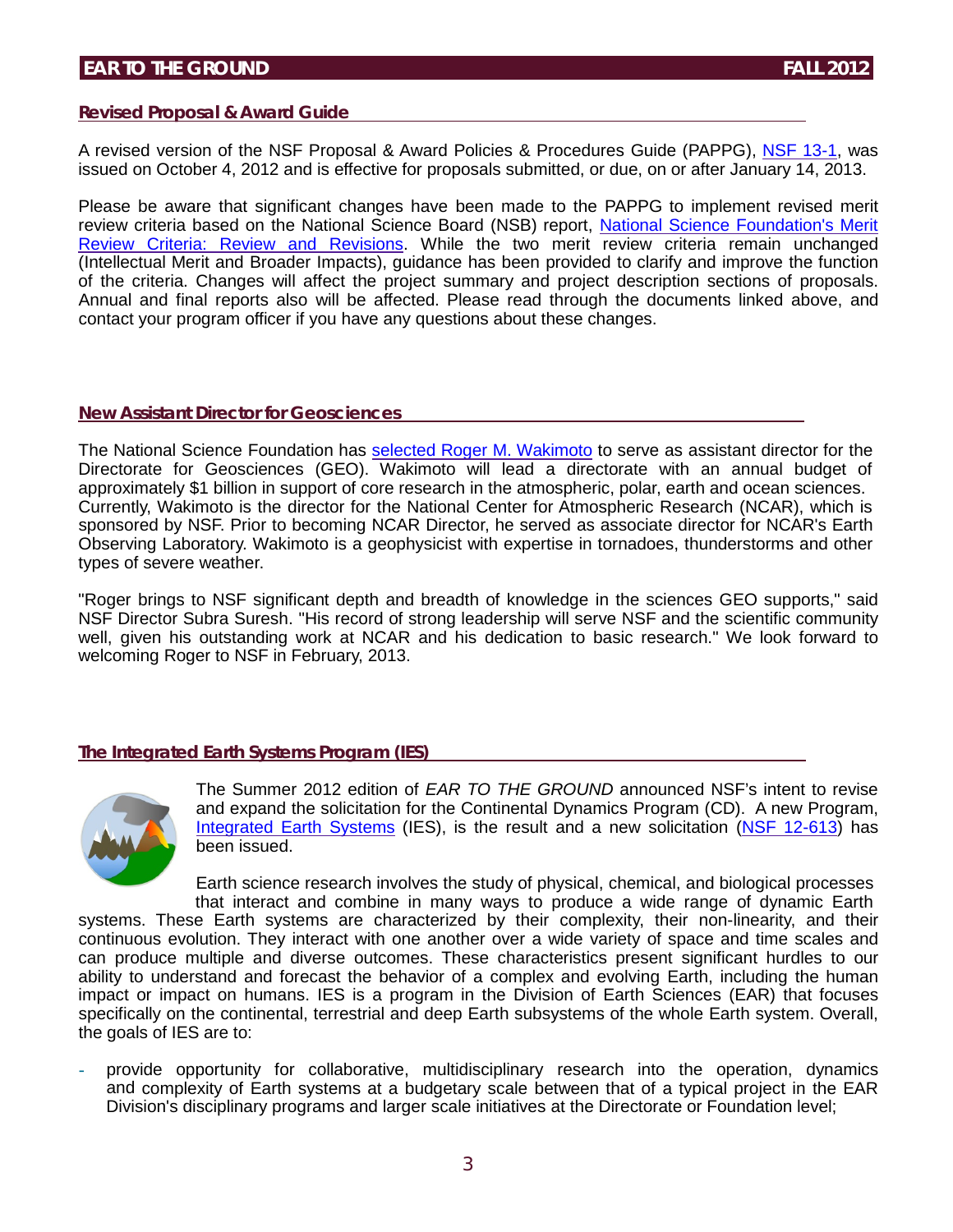- support study of Earth systems that builds on process-oriented knowledge gained from EAR programmatic research and enables systems-level hypothesis testing and analysis of coupled processes;
- provide a "bridge" among the EAR disciplinary programs in order to foster the exchange of questions, ideas, and knowledge between disciplinary discovery and system-level investigations.

Specifically, IES will provide research opportunities for the study of Earth systems from the core of the Earth to the top of the critical zone with a specific focus on EAR subsystems that include continental, terrestrial and deep Earth subsystems at all temporal and spatial scales. IES will provide opportunities to focus on Earth systems connected to topics which include (but are not limited to) the continents; the terrestrial, surficial Earth systems including physical, chemical and biotic dimensions; linkages among tectonics, climate, landscape change, topography and geochemical cycles including core and mantle processes.

#### **Hazard SEES - Inderdisciplinary Research in Hazards and Disasters**

The overarching goal of [Hazards](http://www.nsf.gov/funding/pgm_summ.jsp?pims_id=504804) SEES [\(NSF 12-610\)](http://www.nsf.gov/publications/pub_summ.jsp?ods_key=nsf12610) is to catalyze well-integrated interdisciplinary research efforts in hazards-related science and engineering in order to improve the understanding of natural hazards and technological hazards linked to natural phenomena, mitigate their effects, and to better prepare for, respond to, and recover from disasters. The program is sponsored by a number of Directorates across the foundation: Geosciences (GEO), Engineering (ENG), Math & Physical Sciences (MPS), Computer & Information Science & Engineering (CISE), Social, Behavioral & Economic Sciences (SBE), and the Office of Cyberinfrastructure (OCI). The goal is to effectively prevent hazards from becoming disasters. Hazards SEES aims to make investments in strongly interdisciplinary research that will reduce the impact of such hazards, enhance the safety of society, and contribute to sustainability. The Hazards SEES program is a multi-directorate program that seeks to: (1) advance understanding of fundamental processes associated with specific natural hazards and technological hazards linked to natural phenomena, and their interactions; (2) better understand causes, interdependencies, impacts and cumulative effects of hazards on individuals, natural and built environment, and society as a whole; and (3) improve capabilities for forecasting or predicting hazards, mitigating their effects, and enhancing capacity to respond to and recover from resultant disasters. *Deadline: February 4, 2013.*

### **Coastal SEES**

[Coastal SEES](http://www.nsf.gov/funding/pgm_summ.jsp?pims_id=504816) [\(NSF 12-594\)](http://www.nsf.gov/publications/pub_summ.jsp?ods_key=nsf12594) is a significant new opportunity for geoscientists from a wide variety of backgrounds. A goal and challenge presented by this new program is the interconnection of areas of scholarship about natural and human processes in ways that will better inform societal decisions about the use of coastal systems. It is noteworthy that the Directorate for Geosciences, Directorate for Biological Sciences, Directorate for Social, Behavioral & Economic Sciences, Directorate for Engineering, and Polar Programs are jointly supporting Coastal SEES. Review and funding of the proposals will be coordinated by a cross-NSF management team. While proposals are probably well underway, we wish to highlight a few points: (1) The coastal zone is diverse, and we want to reiterate that the program is interested in proposals dealing with all facets of coastal systems, including land that is closely connected to the sea, with its wetlands, beaches, cities, towns, recreational areas, and maritime facilities; estuaries; the Great Lakes, the continental seas and shelves; and the overlying atmosphere. (2) Because sustainability involves reciprocal interactions between humans and the broader biological and geophysical world, proposals to Coastal SEES must include meaningful and well-integrated contributions from multiple disciplines. (3) PIs are reminded that the review panel will be made up of individuals from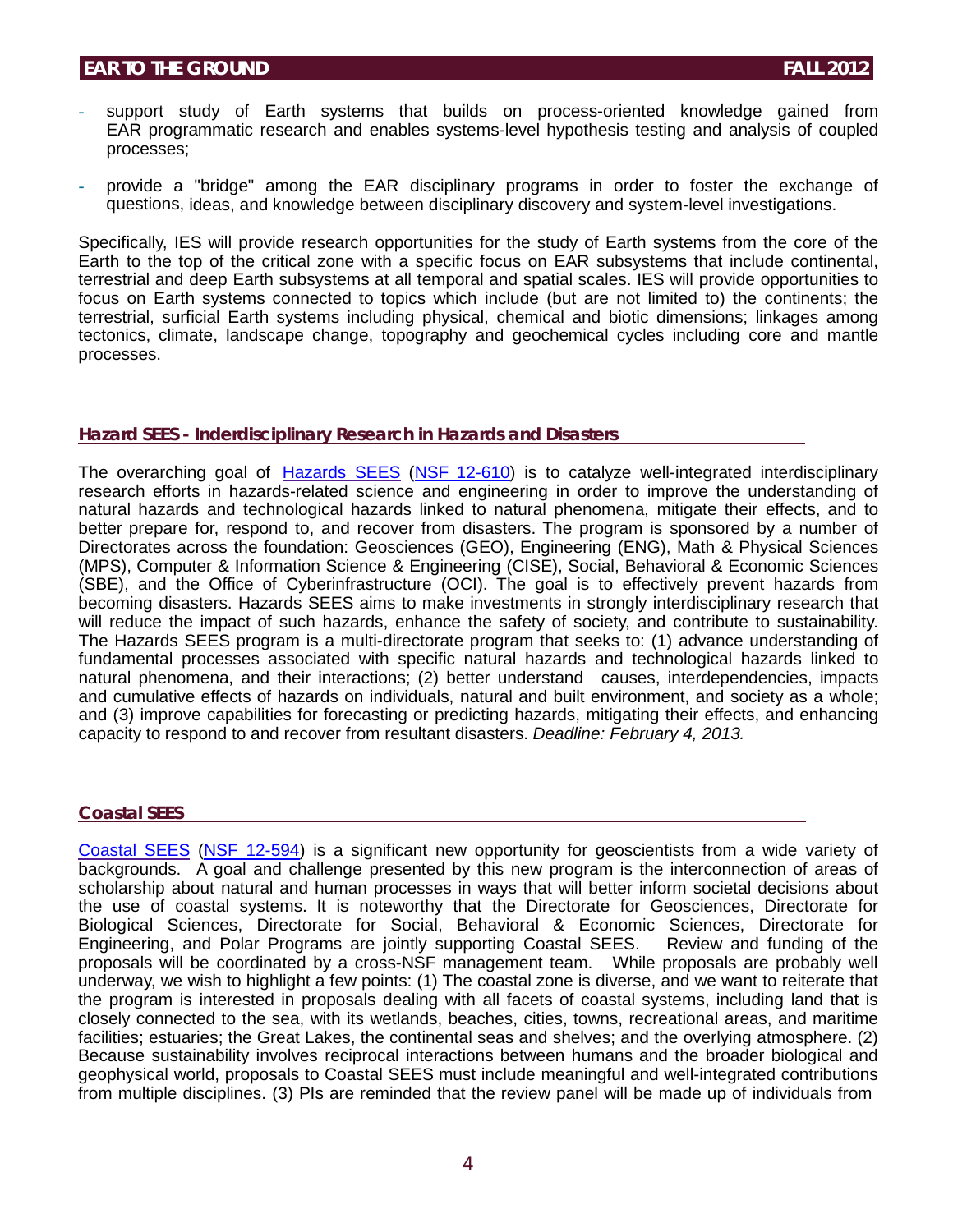many disciplines and will be specifically looking for integration of elements within each project. *Deadline: January 17, 2013.*

#### **Earth-Life Transitions (ELT)**

The [Sedimentary](http://www.nsf.gov/funding/pgm_summ.jsp?pims_id=13691) Geology and Paleobiology program is pleased to announce a NEW funding opportunity for the SGP community! This program, called "Earth-Life Transitions" (ELT) is a direct response to some of the grand challenges posed by the community through a number of workshops and National Academy reports. ELT will support fundamental research into Earth system dynamics, focusing on scientific questions at the frontiers of climate change and biogeosciences. The goals of the Earth-Life Transitions program are 1) to develop the synergistic activities and capabilities of multi-disciplinary scientists to address critical questions about Earth-Life interactions in deep time and 2) to enable team-based interdisciplinary projects involving stratigraphy, sedimentology, paleontology, calibration and application studies, geochronology, and climate modeling at appropriately resolved scales of time and space, to understand the major linked events of environmental, climate and biotic change at a mechanistic level.

This program is Track 2 of the newly revised SGP solicitation [NSF 12-608.](http://www.nsf.gov/publications/pub_summ.jsp?ods_key=nsf12608) *Deadline: February 22, 2013 (and pending availability of funds, January 17 in 2015 and 2017).*

#### **IRIS sponsors Early Career Investigators Working Group**

For the past year the *Incorporated Research Institutions for Seismology* (IRIS), an academic consortium and NSF-EAR supported science facility, has sponsored an effort to develop practical resources and support programs for Early Career Investigators (ECIs). Specific initiatives designed to benefit ECIs, loosely defined as post-qualifying exam graduate students to pre-tenure faculty, have been implemented based on feedback received from the ECI community at specialinterest-group meetings held during the American Geophysical Union Fall 2011



meeting and 2012 IRIS [Workshop](http://www.nsf.gov/cgi-bin/goodbye?http://www.iris.edu/hq/iris_workshop2012/) and through a dedicated ECI [listserv](http://www.nsf.gov/cgi-bin/goodbye?http://norman.iris.washington.edu/mailman/listinfo/earlycareers) and social networking presence.

The ECI working group, which consists of several members of the IRIS community and an IRIS staff liaison, has [published](http://www.nsf.gov/cgi-bin/goodbye?http://www.iris.edu/hq/eci) a website with consolidated information and a growing set of resources for ECI. Visitors are encouraged to visit the site and enroll in the linked ECI listserv. The website includes profiles of volunteer mentors from the seismological community, a roster of ECI speakers available for departmental colloquiums, and [webinars](http://www.nsf.gov/cgi-bin/goodbye?http://www.iris.edu/hq/webinar/) that span topics from software tutorials to teaching advice. More than 80 people attended a recent webinar on data processing software, and all webinars are archived for future reference. The ECI working group is engaged with other NSF-funded programs and professional organizations to build cross-disciplinary collaborations between ECIs in the Earth Sciences. The next event is a [networking](http://www.nsf.gov/cgi-bin/goodbye?http://www.geoprisms.org/agu-mini-workshops/eci-agu2012.html) workshop co-sponsored by GeoPRISMS and EarthScope, which will be held in San Francisco during AGU on December 4 from 11:30-1:30 at the Hyatt Bayview. Participants at all stages in their careers are welcome to attend.

#### **Instrumentation and Facilities Highlight: the Institute for Rock Magnetism**

The [Instrumentation](http://nsf.gov/funding/pgm_summ.jsp?pims_id=6186&org=EAR&from=home) & Facilities Program of the Division of Earth Sciences (EAR/IF) supports nineteen (19) national, multi-user facilities on behalf of the earth sciences research and education community. Although ranging widely in the scope and cost of their individual operations, all of the facilities share a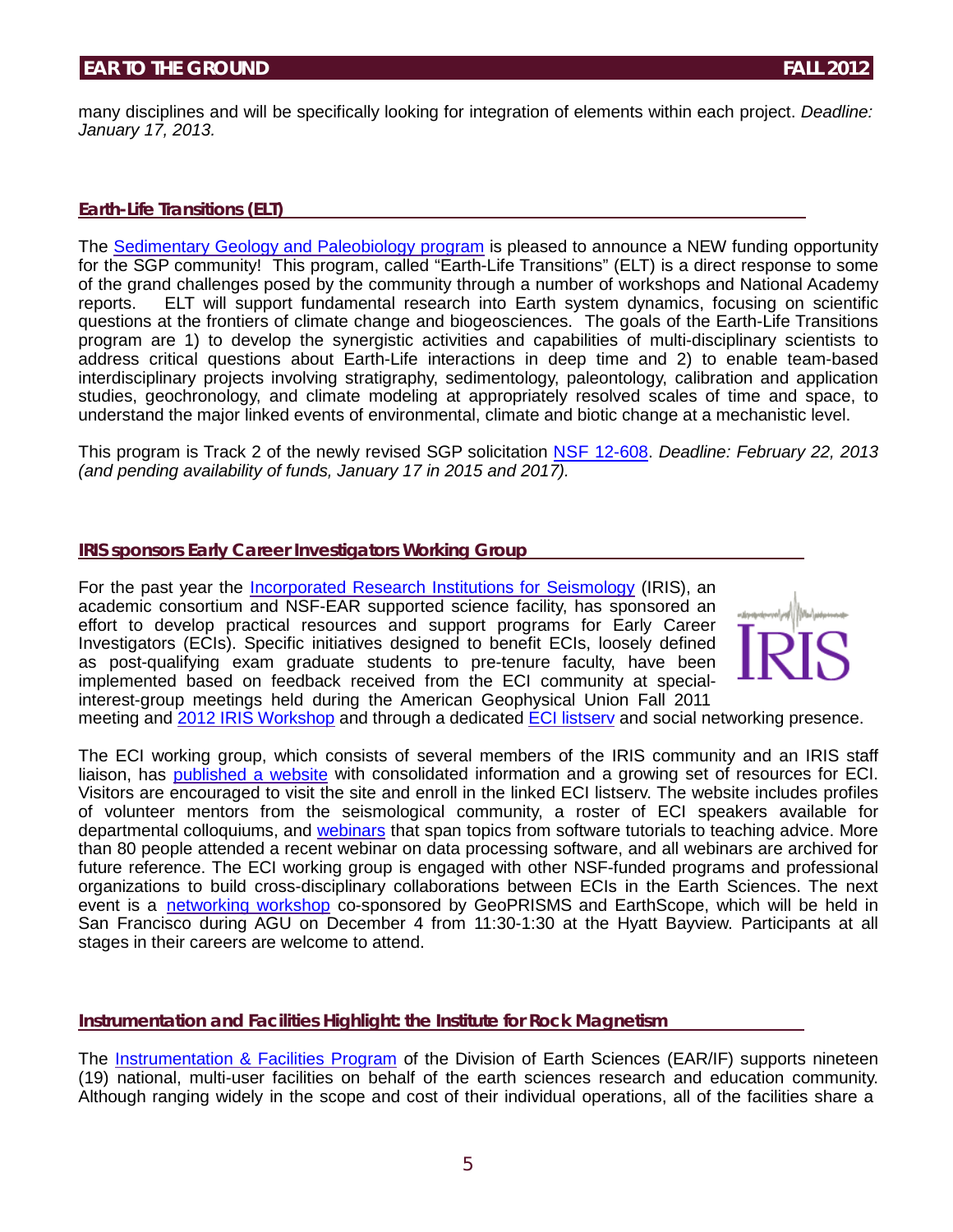common attribute. They provide to their respective basic research and education communities on a national or regional scale certain complex and expensive technical and logistical capabilities that would otherwise be impractical to make available to individual or small groups of investigators.

EAR to the Ground is continuing to highlight some of these facilities, to make the community aware of the incredible capabilities sponsored by EAR/IF. You can download the newly-updated guide to multi-user facilities [here.](http://www.nsf.gov/geo/ear/if/guidelines2012.pdf)

In this issue, we bring you a highlight from the [Institute](http://www.nsf.gov/cgi-bin/goodbye?http://www.irm.umn.edu/) for Rock [Magnetism](http://www.nsf.gov/cgi-bin/goodbye?http://www.irm.umn.edu/) (IRM). Magnetic force microscopy (MFM) enables the imaging of the micromagnetic structures within individual particles of remanence-carrying minerals, and the study of the interaction of domain walls with crystal imperfections and chemical heterogeneities. At the Institute for Rock Magnetism, MFM observations on natural particles with varying internal microstructures, and in remanent states corresponding to different experimentally-controlled thermomagnetic histories, are improving our ability to understand and quantitatively model the interacting physical and chemical processes involved in the acquisition and longterm storage of remanence in nature and its eventual removal and replacement with artificial remanences in the laboratory. Ultimately such development is critical for improving the recovery rate, accuracy, and quantitative reliability assessment of paleointensity determinations, thereby providing a unique view of the evolution of processes in the Earth's core.

The IRM was established in 1990 to provide the Earth Science research community with access to state-of-the-art facilities and technical expertise for magnetic material characterization. Visiting scholars and resident researchers utilize the resources of the IRM to study contemporary topics in rock magnetism, paleomagnetism, and a broad range of interdisciplinary fields such as biomagnetism, paleoclimatology, archeology, planetary science, and nanomagnetism of iron oxides.

The same physical principles that govern magnetic information storage in audio/video recording media and in computer disks also operate in geological recording media: rocks and sediments. The processes involved in natural magnetic

recording are both complex and inefficient, and the characteristics of natural particulate storage media vary strongly with the mineral composition and grain size of the ferromagnetic particles. The recorded signal of geomagnetic field behavior through time is inevitably distorted by variations in these properties of the recording medium, and the signal is moreover subject to degradation and overprinting by stress, thermal perturbations and chemical alteration. Research at IRM thus aims at separate recovery of both the geomagnetic and geological signals in the magnetism of Earth materials as well as understanding the magnetic signatures in extraterrestrial materials.

The instrumentation at IRM enables measurement of the magnetic properties of materials, including AC and DC magnetic moments and Mössbauer spectra, over a wide range of temperatures (4.2 K - 1000 K) and magnetic fields (10-5 T - 5 T). In addition, magnetic domain structures may be imaged by various means, including the magneto-optic Kerr effect (MOKE) and magnetic force microscopy (MFM).



*Top: reflected light photomicrograph of homogeneous titanomagnetite grain extracted from an ash layer deposited on Mt St Helens Volcano by the 1980 eruption.*

*Bottom: magnetic domain structure in the same grain, imaged by magnetic force microscopy; the scanned area is indicated by white box in top image. The light and dark areas are areas of negative and positive vertical gradients of the magnetic force exerted by the sample on the magnetic tip of the microscope.*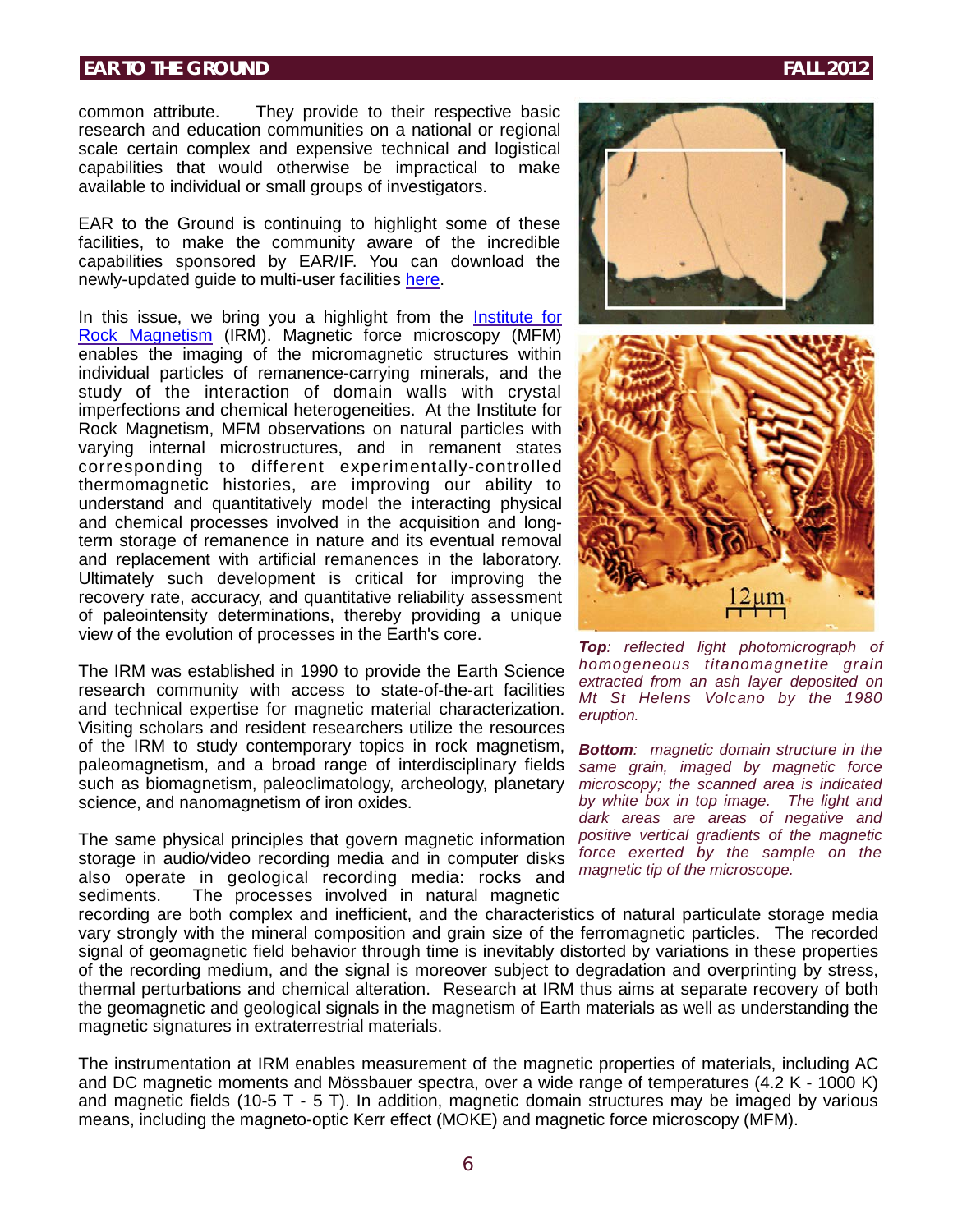Research goals have both fundamental and applied aspects. Fundamental rock-magnetic and mineralmagnetic studies are leading to a better understanding of the origin and geological stability of remanent magnetization in fine particles (10 nm - 100 µm) of magnetic oxides, sulfides, and other natural materials or synthetic analogues. Fundamental research is also leading to improved understanding of how measured magnetic properties depend on particle size, shape, stress, and other physical characteristics. This knowledge is simultaneously being applied throughout the geosciences with the development of sensitive magnetic proxies of chemical and grain-size changes caused by tectonic activities, and climatic and environmental change.

#### **News from the Board on Earth Sciences & Resources of the National Research Council**

The Board on Earth Sciences & Resources (BESR) is very pleased to have been given the opportunity to share information about BESR's activities and recent products in this newsletter. Their hope is that they might reach members of the broad Earth science community who may have an interest in providing feedback, contributing ideas, or otherwise helping the Board to inform and advise government decision making and policy on relevant Earth science issues. This article provides some basic information about the Board. In subsequent newsletter articles, BESR anticipates delving into more detail on one or another of the initiatives or projects the Board is undertaking.

BESR has had long-standing collaborative relationships with the National Science Foundation and other federal agencies and brings to these partnerships a depth of expertise through the Board membership and the Board's standing committees in earth resources, geological and geotechnical engineering, seismology and geodynamics, and the geographical and mapping sciences. The Board itself has a current membership of 18 professionals, who serve *pro bono* for terms of three years and whose expertise spans the spectrum of Earth sciences disciplines, and represents experience from academia, the private sector, and government service. More information about the Board can be found [here.](http://www.nsf.gov/cgi-bin/goodbye?http://dels.nas.edu/besr) To date this year, BESR and its committees have overseen the release of five National Research Council reports:

- [International](http://www.nsf.gov/cgi-bin/goodbye?http://dels.nas.edu/Materials/Report-In-Brief/4306-USGS) Science in the National Interest at the U.S. Geological Survey
- Sea-Level Rise for the Coasts of California, Oregon, and [Washington:](http://www.nsf.gov/cgi-bin/goodbye?http://dels.nas.edu/Report/Level-Rise-Coasts/13389) Past, Present, and Future
- Induced Seismicity Potential in Energy [Technologies](http://www.nsf.gov/cgi-bin/goodbye?http://dels.nas.edu/Report/Induced-Seismicity-Potential-Energy-Technologies/13355)
- Dam and Levee Safety and [Community](http://www.nsf.gov/cgi-bin/goodbye?http://dels.nas.edu/Report/Levee-Safety-Community/13393) Resilience: A Vision for Future Practice
- Advancing Strategic Science: A Spatial Data [Infrastructure](http://www.nsf.gov/cgi-bin/goodbye?http://dels.nas.edu/Report/Advancing-Strategic-Science-Spatial-Data/13506) Roadmap for the U.S. Geological Survey

Additionally, the Board has collaborated with other units in the Academies who oversaw the release of the report Disaster [Resilience:](http://www.nsf.gov/cgi-bin/goodbye?http://www.nap.edu/catalog.php?record_id=13457) A National Imperative. The Board has several studies in [progress,](http://www.nsf.gov/cgi-bin/goodbye?http://dels.nas.edu/besr/Studies-In-Progress) a number of which will be released in the remaining half of 2012 and early 2013. They will be engaging with the Earth science community through several meetings on high-profile topics in Washington, DC.

The National [Academies](http://www.nsf.gov/cgi-bin/goodbye?http://www.nationalacademies.org/index.html) include the National [Academy of Sciences](http://www.nsf.gov/cgi-bin/goodbye?http://www.nasonline.org/site/PageServer) (NAS), National [Academy of](http://www.nsf.gov/cgi-bin/goodbye?http://www.nae.edu/) [Engineering](http://www.nsf.gov/cgi-bin/goodbye?http://www.nae.edu/) (NAE), Institute of [Medicine,](http://www.nsf.gov/cgi-bin/goodbye?http://www.iom.edu/) and National [Research](http://www.nsf.gov/cgi-bin/goodbye?http://www.nationalacademies.org/nrc/index.html) Council (NRC), all of which are private, nonprofit institutions. The NRC, under which the Board resides, is the operating arm of the NAS and NAE. One of the Board's goals is to increase communication and engagement with the Earth science and resource community. The National Academies welcome your input through any of several lines of communication. Whether you friend them through **Facebook**, or contact BESR Director Elizabeth Eide directly at [eeide@nsf.gov](mailto:eeide@nsf.gov) or 1-202-334-2392, BESR looks forward to continuing to provide you with information about their work and how they might engage with the Earth Sciences community in subsequent editions of this newsletter.